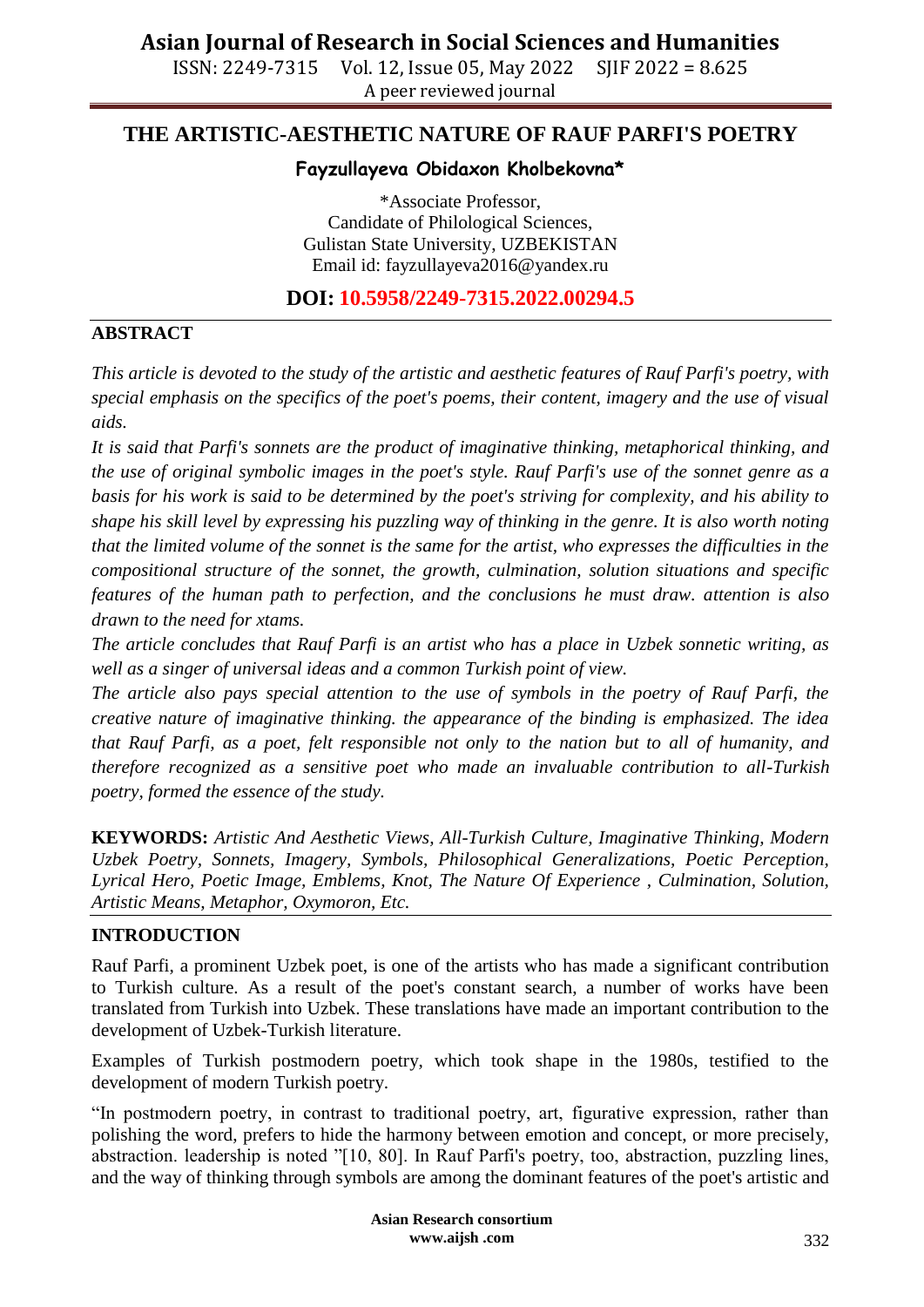ISSN: 2249-7315 Vol. 12, Issue 05, May 2022 SJIF 2022 = 8.625 A peer reviewed journal

aesthetic nature. Rauf Parfi is not only a poet with a deep understanding of classical literature, but also the traditions of poetry of the peoples of the world, in particular, Turkish, Persian, Russian, French, Chilean, Japanese, European, Asian and Latin American poetry. is one of the most mastered artists.

Rauf Parfi's translations include works by Turkish poets Arjumand Behzod Lov and Behjot Kamol Choglar. In particular, Behjot Kemal Çağlar's poem "Istayurman", an example of traditional Turkish poetry, reflects the poet's world of imagination on the basis of simple complexity, and this translation has been successfully completed:

I'd like a flower, please.

I want a wing that can take me off the ground,

I want a sun that will stay with me at night ...

... I want a building, if I put a stone on the foundation,

When I put tears in the eyes of a loved one,

If I put my head on the path of wanting a faith [2, 111].

In doing so, the poet enumerates the concepts necessary for spiritual maturity and noble desires, expressing metaphors. The lyrical protagonist seeks peace of mind in response. Arjumand Behzod Lov's poem "Dead - on top of each other" condemns the ignorance of life, living only as a slave:

The moon rises over the dead,

An example is the hungry tomb worm

A friend to a dying friend. [2, 112]

The dead are a symbol of the living and the dead. In the poem "The Bottom of the Pyramid":

We are at the bottom of the ihram.

You are at the top, we are at the bottom.

Let life be yours.

In the same place (floor) with the angels.

Victory is also loved by those who miss it

Jonni etarkan fido,

The endless day of the invincible profession,

In a world we can't get enough of. [2, 114]

that the upper classes are not interested in the "lower ones", that they are fascinated by their absurd balances, their glittering promises, and that the common people prefer to think about their own lives rather than that. written The ihram is a symbol of a shiny society. A similar situation:

People sing better than themselves,

hopeful

worth it

longer life than themselves. [2, 108]

The songs express the belief that a person's hopes and dreams will live longer. Or by saying, "Let's give the world to the children for at least a day," the poet is trying to show the balance between a world of innocence and dust, and which one has the great power to save the world. That's why I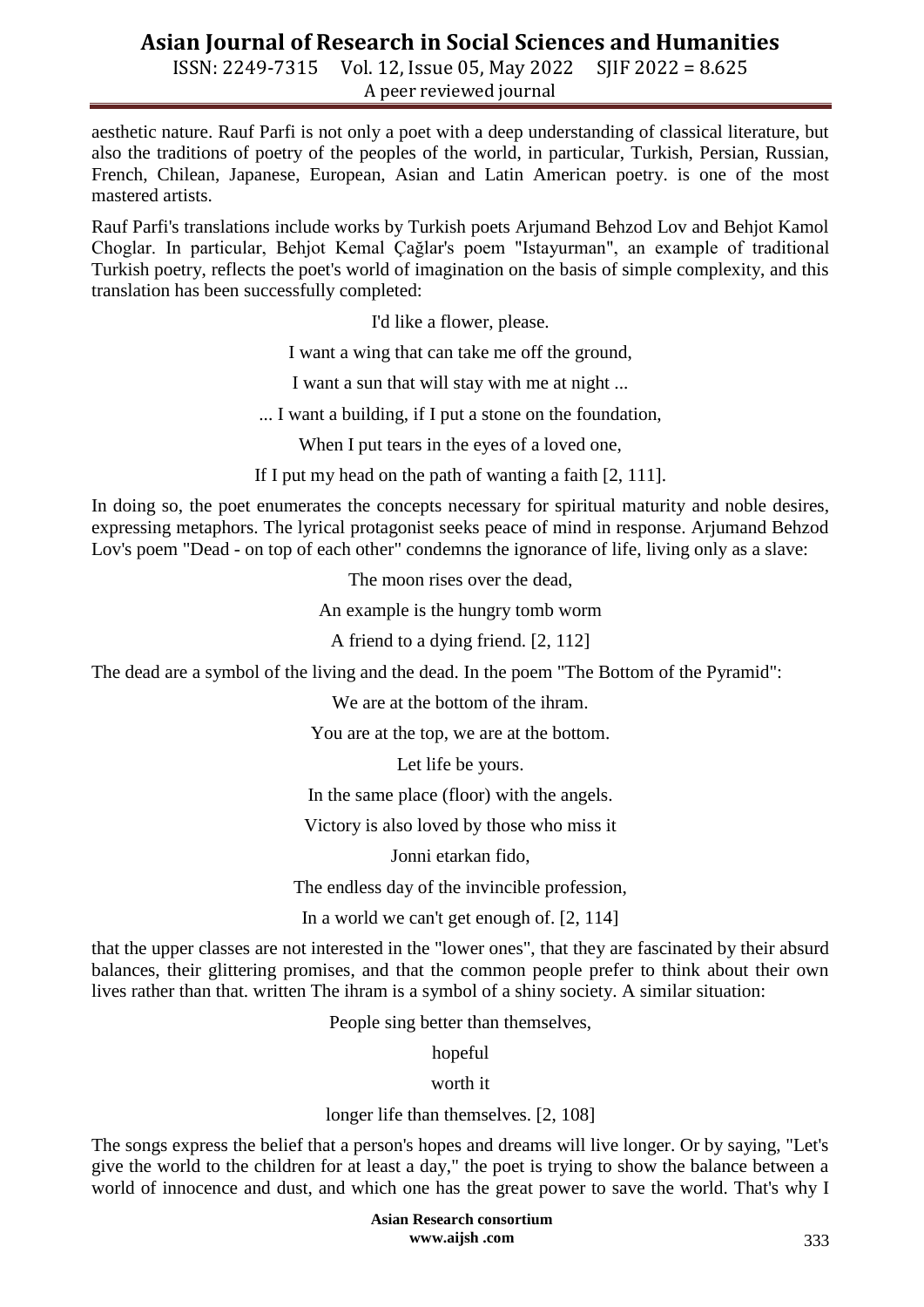ISSN: 2249-7315 Vol. 12, Issue 05, May 2022 SJIF 2022 = 8.625 A peer reviewed journal

wrote the poem "Spring Rain":

It will rain again in the spring, The birds will pass through the rain. Sprouts, children, goodness, hope It grows in the spring rains. [2, 111] concluding with poems such as.

Representatives of Turkish postmodern poetry are Turgul Tanyol and Muradkhan Mungan. Rafiq Durbosh, Alexander the Great, Sunay Aqinlar's work is wide-ranging in content, but it is important to emphasize that it contradicts the original meaning of the word, that is, the principle of loading the poem with meaning and essence is strong. joiz. Rauf Parfi, a unique word artist, also has a leading feature in adding symbolic meaning to words. The sonnets, which make up almost half of the poet's poetry, are a masterpiece genre for Uzbek poetry. In Uzbek poetry, such composers as U. Nosir, B. Boykobilov, Shukrullo, Muhammad Ali, Tahir Qahhor, Mirpolat Mirzo, Abdulla Sher have created unique examples of sonnets. Rauf Parfi's sonnets are the product of imaginative thinking, metaphorical thinking, and are distinguished by their original symbolic images. The fact that Rauf Parfi based this genre on his work is also determined by the fact that the poet's desire for complexity is formed by the fact that he develops his skill level by giving a puzzling way of thinking in this genreIt should also be noted that the limited volume of the sonnet is the same for the artist who is greedy for words. The knot, growth, culmination, solution states and specific features of the compositional structure of the sonnet are an expression of the difficulties of the human path to perfection, and it is also useful for the conclusions and conclusions that he must draw. Rauf Parfi is an artist who has a place in Uzbek sonnet writing. He was able to create a school of Uzbek sonnets. German, Bulgarian and Russian sonnet writers Pushkin, Alexander Blok, Anna Akhmatova, Semen Kirsanov, who were the basis for Rauf Parfi's poetry. It is gratifying that, along with Valery Bryusov, the influence of Turkish poetry is significant. In-depth study and successful translations of Turkish and Azerbaijani poetry by Tavfiq Fikrat, Nozim Hikmat, Vagif Samad oglu and the above-mentioned Arjumand Behzod Lov, Behjot Kamol Choglar had a positive impact on the poet's work. It is natural. In his poems, the lyrical protagonist appears as a singer of pain and suffering. He can never be dry and flattering. Demonstrates the tumultuous moments of the heart.But in the process, it uses its own unique raufona guides, a gallery of original heroes. The figurative tendency of fiction, especially poetry, is of particular importance to Rauf Parfi"s poetry. Because the symbols used by the poet, with their uniqueness and modernist expression, make a special impression on the poet. But the reader should not think that the poet is only praising grief. The poet says, "He seeks beauty in things and events, and he finds it. Now he is looking for a good expression for it, and he will find it "[11, 26]. She even finds beauty hidden under grief and groaning. The poet's lyrical protagonist often looks at life with sadness and sadness. But the essence of these unpleasant moods does not remain a mystery, it is revealed. Rauf Parfi's poem, "I'm Waiting for Someone to Be Sad," describes the state of discovering beauty amidst sadness and pain:

I'm looking for light,

I am in the dark.

The bell rings,

The emptiness in the heart of the lyrical protagonist, who is looking for a divine feeling like love, is shaken by the ringing of the bell. Because the call indicates that the expected feeling is slowly approaching through the caravan. The ringing of the bell can be described as a description of the suffering that reaches the heart through love. The parable of the "beautiful" refers to love itself.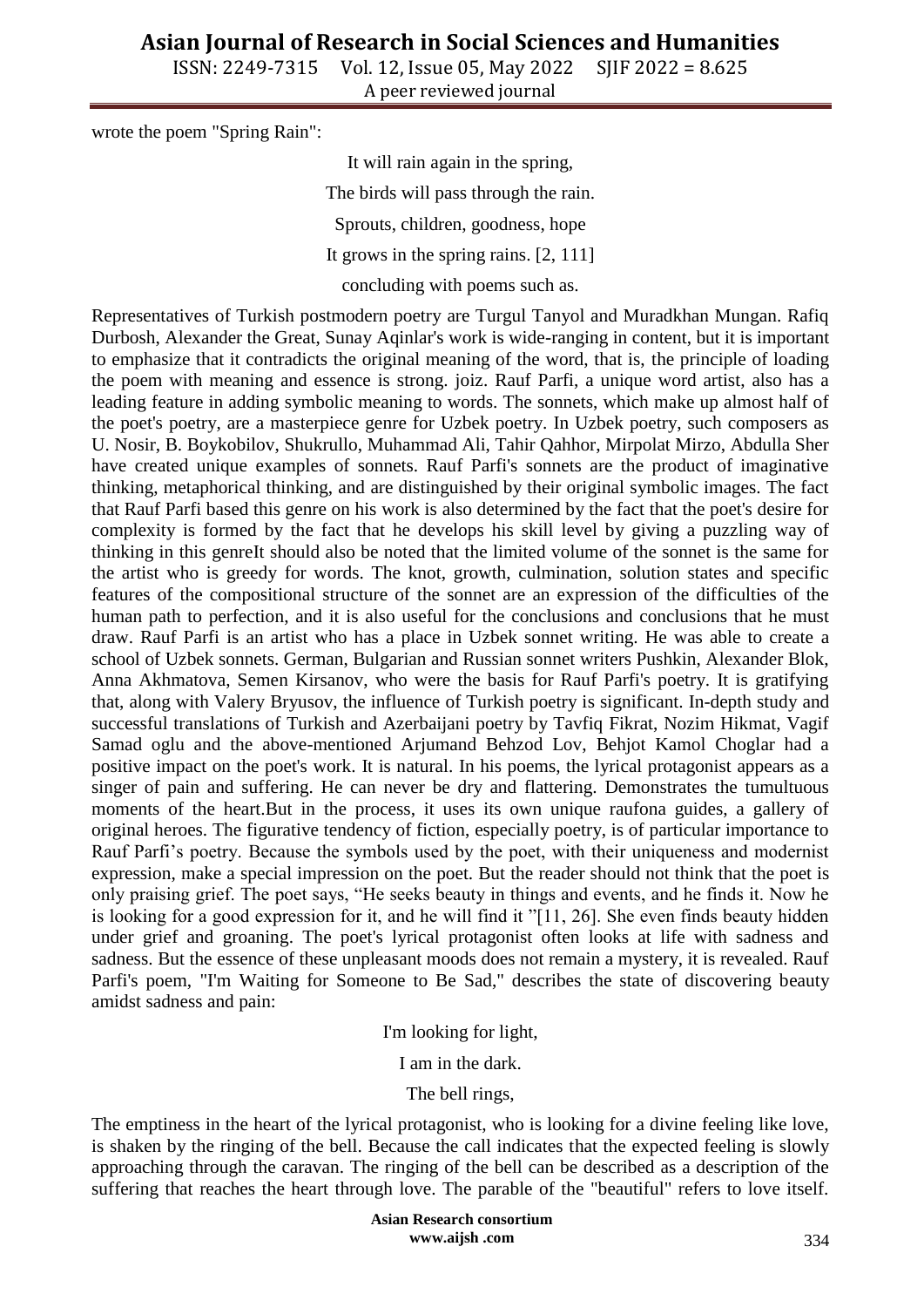ISSN: 2249-7315 Vol. 12, Issue 05, May 2022 SJIF 2022 = 8.625 A peer reviewed journal

The poet was able to "enlighten" such a depressed and depressed soul through the "tree" of love.

The factors and means of creating imagery in Rauf Parfi's sonnets are unique. There are almost no cases of fraud or violence. The poet has a series of sonnets under one title, not a series of sonnets within the subject. They are not that big either.

For example, in the poet's collection of sonnets "Pain", the lyrical protagonist represents an intuitive experience typical of creative people. In other words, the only way to overcome the pain is to express it, the feeling that inspires the creator, the thoughts that erode his psyche. The lyrical protagonist, who is going through this situation, says that the heart that bears pain and protects it is a fortress of salvation for every creature. But life plays a vital role in relieving pain. It is better if the living soul is filled with the light of faith. Because then you need a believing heart for the right word.

The sound of hot heavenly magic ...

The pain of the heart is salvation.

Our chest is the rock of salvation [5, 191].

At the heart of the "Fortress of Salvation" is the content of the soul of the believer, which is the main idea of the poem, that is, the desire to respond to the desire to form a spiritually mature person. This content is also reflected in the essence of A. Aripov's poem "Fortress of Salvation". The situation of the lyrical hero is described in detail throughout the poem. In particular, poetry and creative inspiration are said to bring pain. For some, poetry is said to be a source of fame. Moments of inspiration are described as "lightning strikes your magic heart." Then lightning strikes the heart. But the flowers from the wounds, the lyrical protagonist who embraces the poems, look at the world through the eyes of the radiant light. And in the heart, of course, lie the stones of worldly suffering. Then that light will be revived in that heart, in the fortress of salvation that we mentioned above. In another sonnet:

This day you are different, the world is different.

You too were born Hur. In a word. Die one

And where is the knowledge? [6, 113]

It is only natural that the absence of lofty aspirations in the face of the daily worries and horrors of the mortal world, or the existence of such aspirations, should create a feeling of pain in the heart. One of the most common poetic images in Rauf Parfi's sonnets is the image of the "stone", which also occupies a special place in this poetry. In the poems of the poet, different shapes and tones appear from the properties of the stone. Sometimes he uses the stone in the sense of weight, which he likens, and sometimes he sanctifies it as well. Sometimes the stone is a symbol of coldness and numbness. In the collection of sonnets of the poet "Michelangelo's love" the image of "stone" was used as a symbol of "eternity" and "eternal love". In response to the choice of the stone image, it is worth mentioning that the works of such a genius artist as Michelangelo are valuable for today and future generations. The fact that these works of art are passed down from generation to generation and are valued is a testament to their eternity. The works reflect the artist's great love for life and art.So, his love is facing eternity through his works. Here is what the poet meant:

Holy stone, my love, my soul,

Revenge is a dagger of love.

My soul fills the world.

Where are you? Far from the address? [6, 75]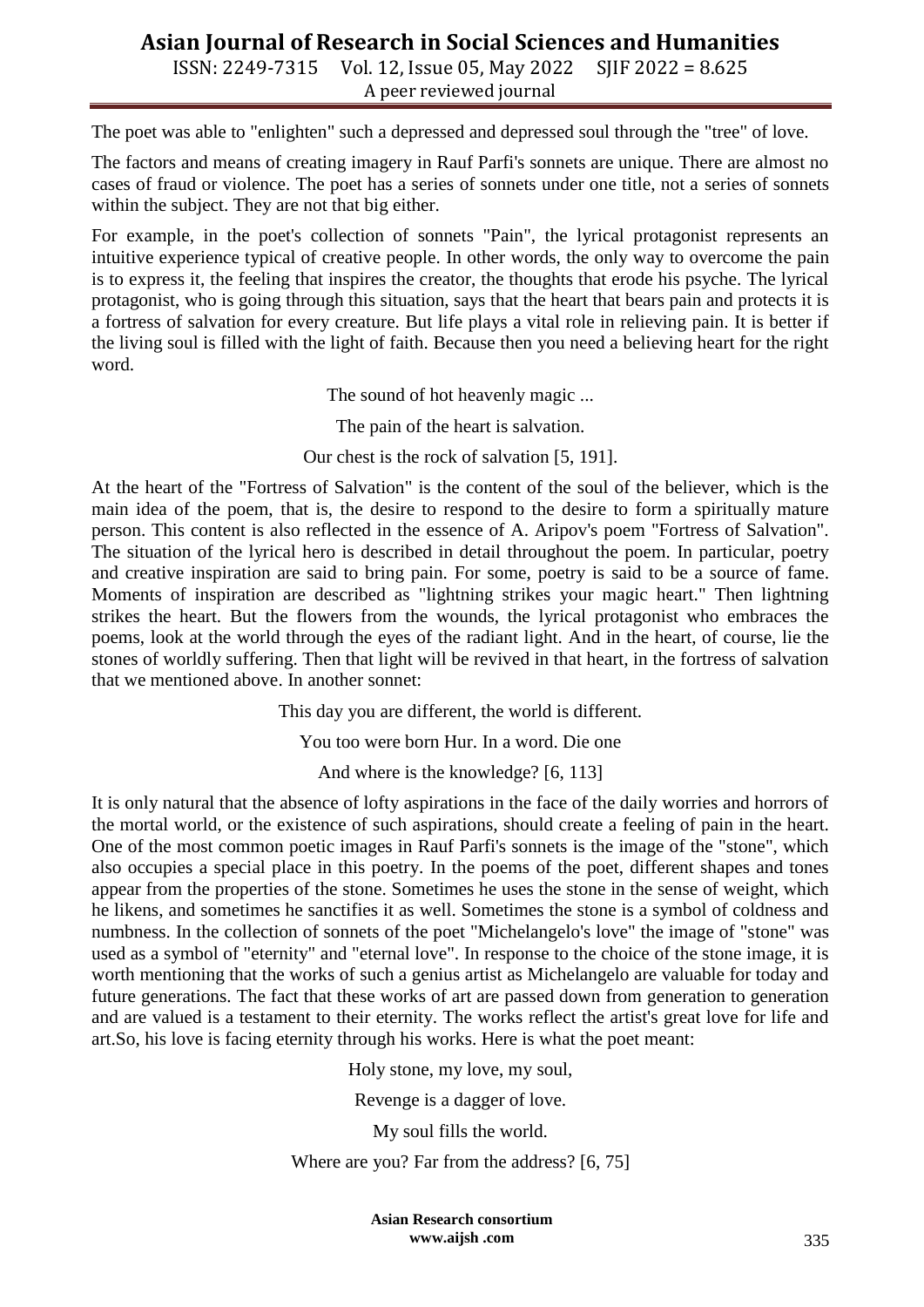ISSN: 2249-7315 Vol. 12, Issue 05, May 2022 SJIF 2022 = 8.625 A peer reviewed journal

he asks for firewood from the sacred stone, which is a symbol of eternity - his source of inspiration or a sample of his work. Because they want to use words, not brushes or sticks, to get rid of their pain. Depicting the great love in an artist's heart in a painting or sculpture limits it in some way.

Bless you, holy stone,

Get rid of this endless pain,

I need inspiration, eternity to you [6, 75].

In the poet's sonnet "Bitktosh" the stone is a symbol of eternity, but this time it is embodied as a symbol of the history of the country, the freedom of the people.

What a cycle at the end of time

It is a will that has been turned to stone, endurance.

This is a sacred wish called Homeland.

I look at him and he feels,

The symbol of this country is the eternal stone

I write a poem on the stone of my heart. [6, 75]

I think it was courageous to say in this poem, written in 1972, that the independence of the country was a dream for him, and that the inscription, which the ancestors forgot, was a symbol of this freedom. The poet sincerely believes that the eternal stone, which reflects the dream of an independent country and promotes the idea of freedom, will serve as an example for those who support this idea for centuries. "It became the poet's poetic faith to inculcate in the minds of the nation that the Uzbek Turks themselves and their homeland were doomed to live in freedom, liberty and independence." [9, 118]. But at that moment, the poet had to engrave the cries of the heart in his heart, which turned to stone from longing and pain. This sad stone of hope is the heart of "Omon Aziz. Kandakorlar "is also described in the sonnet.

A stone in the heart of centuries of sorrow,

Demonstrate an instant joy.

although it refers to a body made of sculptures, but in fact seems to be referring to the shape of a missed moment of human grief. In some places, the stone becomes a symbol of silence.

Crack, crack, crack

Scream in the face of death, shout,

Turn on the lightning now silence. [7, 32]

Because the stones are reminiscent of silent thinking. Using the form of folklore, the lyrical protagonist, though at least on the verge of death, does not want the mind to remain like a stone in a dumb state, but wants it to be spoken as soon as possible. His desire to turn into lightning when it explodes can be described as the fact that the stones alone provoke their "partners" in silence, hit them, unite, create lightning, and show the whole world the truth.

The image of the stone has a negative connotation in some sonnets. In particular, in the third part of the collection of sonnets "Ona tilim" the poet says "These stones are Hamza's killer, monster!" actually refers to the rebuke stones sometimes thrown at the boys of the real country. The problem of the stone in the heart is also found in the sonnet of the poet "Cry of Siyavush". Then the poet:

There is no pain in the blue face, there is no pain in the heart of the wrath of the human heart, [5,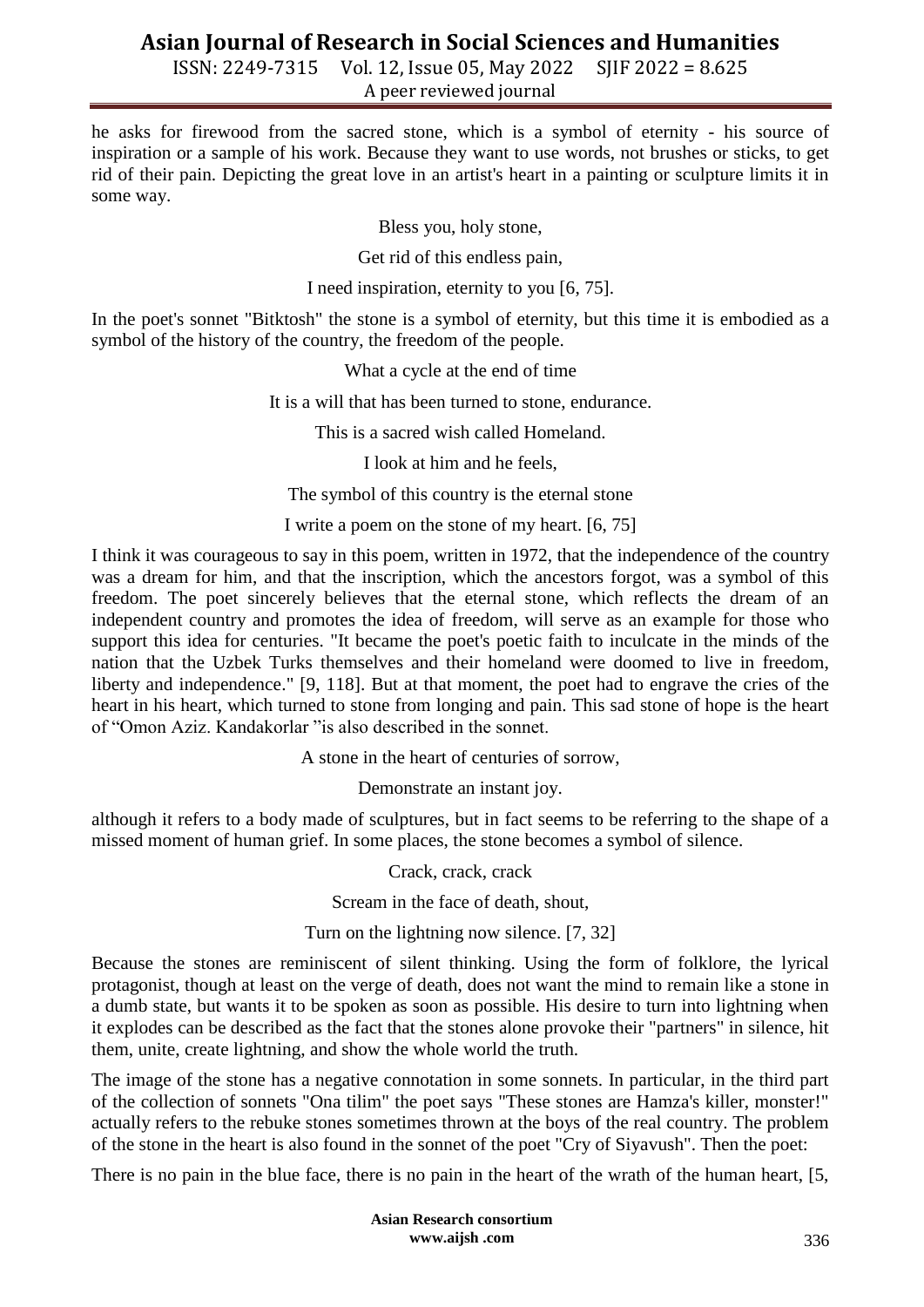ISSN: 2249-7315 Vol. 12, Issue 05, May 2022 SJIF 2022 = 8.625 A peer reviewed journal

#### 179]

In his verses he refers to how ignorant a person is, especially a father to a son to a brother. Human cruelty does not correspond to the level of ability of any creature on earth or in heaven. Rauf Parfi in a tank called "In Memory of Ishikawa Takuboku":

#### I'm sorry

#### From liquid stones

#### I want to build a dahma

#### To myself

#### Have my own body inside. [5, 96]

The poet refers to the creation of examples of works with tears of regret or wish, grief, and a similar situation can be found in the second part of the collection of sonnets of the poet "Sunbula". In it, the poet says, "It is a sheep. Don't talk, don't forgive me, don't shake the stone in your eyes, "he said, referring to the anger and hatred in his tearful eyes. Because the cold, angry look in his eyes is like the squeaking of a stone. But why is it that an angry look now seems to forgive the lyrical protagonist? This condition can be described as a condition in which the stone in the moving eye melts and tears appear in the eyes of the lyrical protagonist. The protagonist still can't say he's ready to forgive.

So, in most of Rauf Parfi's sonnets, we have seen that the image of the "stone" served as the heroic experience of the subject.

Rauf Parfi sonetlarida yuqoridagi obrazlardan tashqari inson ("Insonni sevdim men. Insonni bildim"), sevgi ("Sevgimning poyida mag"lub, tor-mor"), ozod ruh ("Uyg"on, ey ozod ruh, muzlab qolgan o"ch"), tafakkur ("Nahot iztirobda doim tafakkur?!"), jasorat ("Faqat sen, jasorat qo"lingni ber tez") kabi qator obraz - kechinma va timsollar ham uchraydi.

R. Parfi, by the nature of artistic and aesthetic thinking in the creation of a hero, prefers to express the identity of the hero through his emotions. He reflects the hero's "I" through his dreams, sorrows, joys and worries. But more pain is more important than style. From the essence of the poet's poems, a person is distinguished by the real manifestation of his identity in pain, sorrow and dreams. A person who is not burnt or tormented cannot surprise others. The struggle for truth and justice has not always been easy. Rauf Parfi's main concept is to direct his heroes to the truth by strengthening and healing them, to encourage them to stand upright. In the hearts of R. Parfi's heroes there is always a divine feeling - love. This is also a deified form of worldly love.

"Philosophical imagery is an independent form of artistic thinking. It didn't show up yesterday or today. Philosophical generalizations in the culture of artistic perception and expression, based on symbols, symbolize the history of human culture in terms of their wise, wise, exemplary meaning "[1, 22]. The question of the place of terms in the art of the sonnet genre, which are small different forms of the same content, such as symbol - image, is a characteristic feature of the Uzbek sonnet. In R. Parfi's sonnets there are many original forms of symbolic images. "A good poem is always a symbol, a metaphor" [3, 39]. Symbols in the poet's sonnets, such as "word", "death", "black wall" have a special place in his symbolic lyrics.

What a mystery, what a dream.

What a sleep, an awakened sleep.

Black ravens flew out of my eyes.

Behind the horrible black wall, yohu. [6, 86]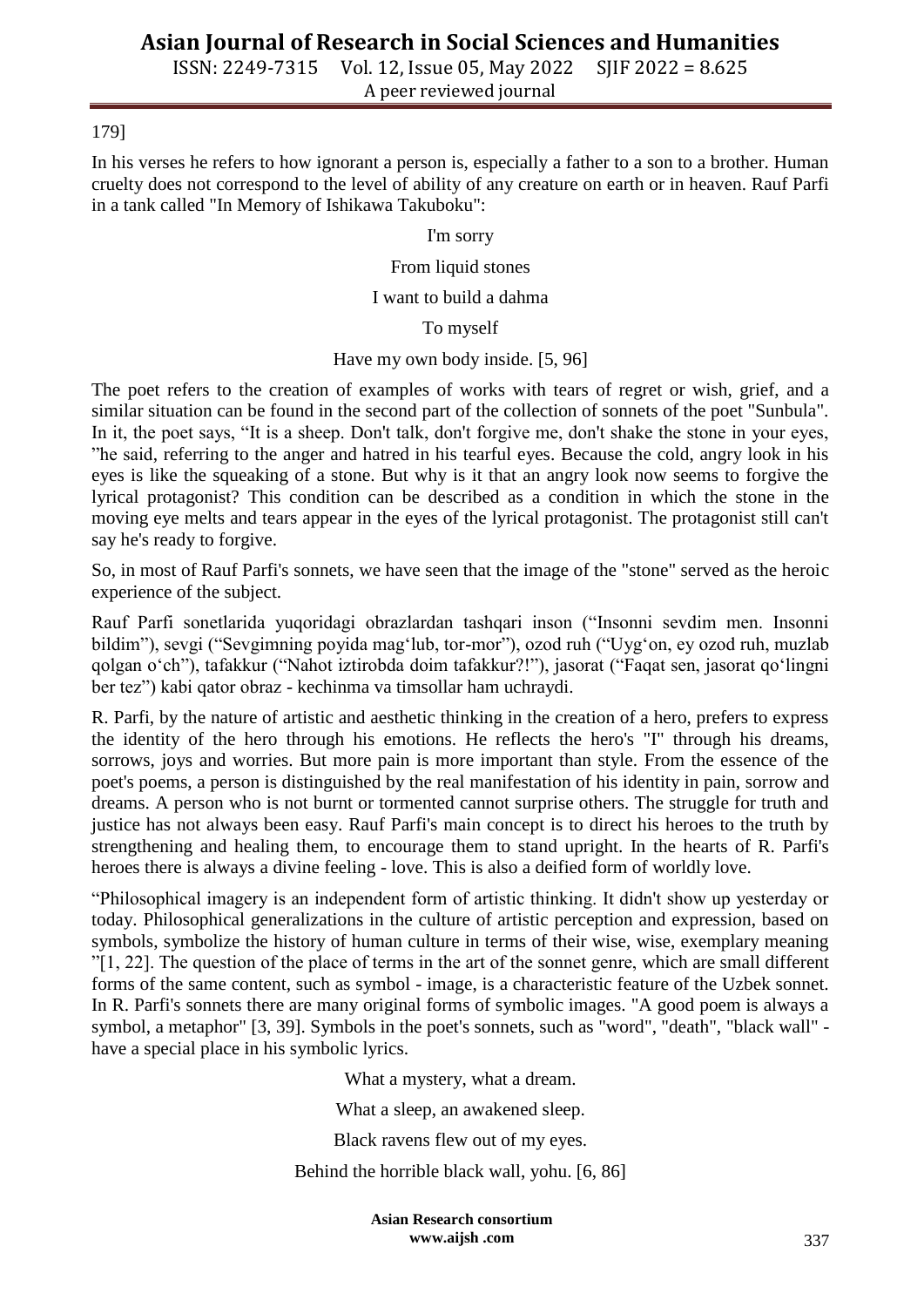ISSN: 2249-7315 Vol. 12, Issue 05, May 2022 SJIF 2022 = 8.625 A peer reviewed journal

In this poem, which is a unique form of meditative lyricism, almost all poetic images are symbolic. Because in this poem, a complex mental process is manifested through its various transformations. In the above verses, its walls seem to act as a barrier for the soul, which is becoming a loveless space. The lyrical protagonist asks for help from the Creator to destroy this wall and returns his love and identity. The awakened sleep oxymoron asks for a word that calms the lyrical protagonist's heart, which, in a word, brings him back to life. The word is also a symbol here, a symbol of the key to hope, hope, and divine love. Later, when that word comes, it evokes feelings in the heart.

I miss you so much, I miss you so much.

The beauty of God alone filled my eyes.

Signed by the sky, An unknown trace.

It broke my body - the wind of death. [6, 89]

But in the heart the emergence of the emotions necessary for the lyrical protagonist, i.e. the attainment of the goal, creates a state similar to the end of life, and this state is the wind of death of the body (Black Wall) acting as a barrier for the soul (symbol of death) occurs after being absorbed through. It turns out that Ishq, which shines in the lyrical protagonist, is mystical and ivine, and its end corresponds to the idea of "Analhaq". The union of the soul, the attainment of a single Layli-yu Majnun form, recalls the essence of this sect. Only in the process of experiencing the lyrical protagonist of R. Parfi, it is possible to understand that by speaking in the name of Allah, sometimes in love, sometimes in love, it shows the unity of the soul.

My night light is on, my world is laughing,

I fluttered my wings and flew into the sky.

Hello, my dear man, my blood. [6, 87]

The evolution of this mystical interpretation can be attributed to the use of the element of blood in the unity of the soul. Blood here means community. The use of the words "my beloved, my blood" in the sense of compassion for the creature he has created for a person striving for a pure soul can also be considered as a response of God to the devotion of a lover. Blood is a unique tool of unity. In addition to mystical interpretations, the poems, which reflect philosophical interpretations of the poet's life, also have some unique symbols. In particular, in his sonnet, which begins "Imagine first ...", Rauf Parfi uses the word imagination to refer to a concept that symbolizes dreams and hopes. Because in the imagination, a person moves forward, overcomes obstacles. Therefore, the imagination can become the history of the human path.

You were a dream before, just a dream,

You were dreaming before. You're on your way.

You are my endless path, scary, incomparable,

The noise of strange worlds ceased [6, 97]

In Rauf Parfi's poetry, the image of the poet is often depicted as a lover of Allah. The same thing is happening in the sonnet "To a Reporter".

> I'm a poor man, I am a poet, a lover of God.

> > I have a broken pen,

#### Whose spoon do you have?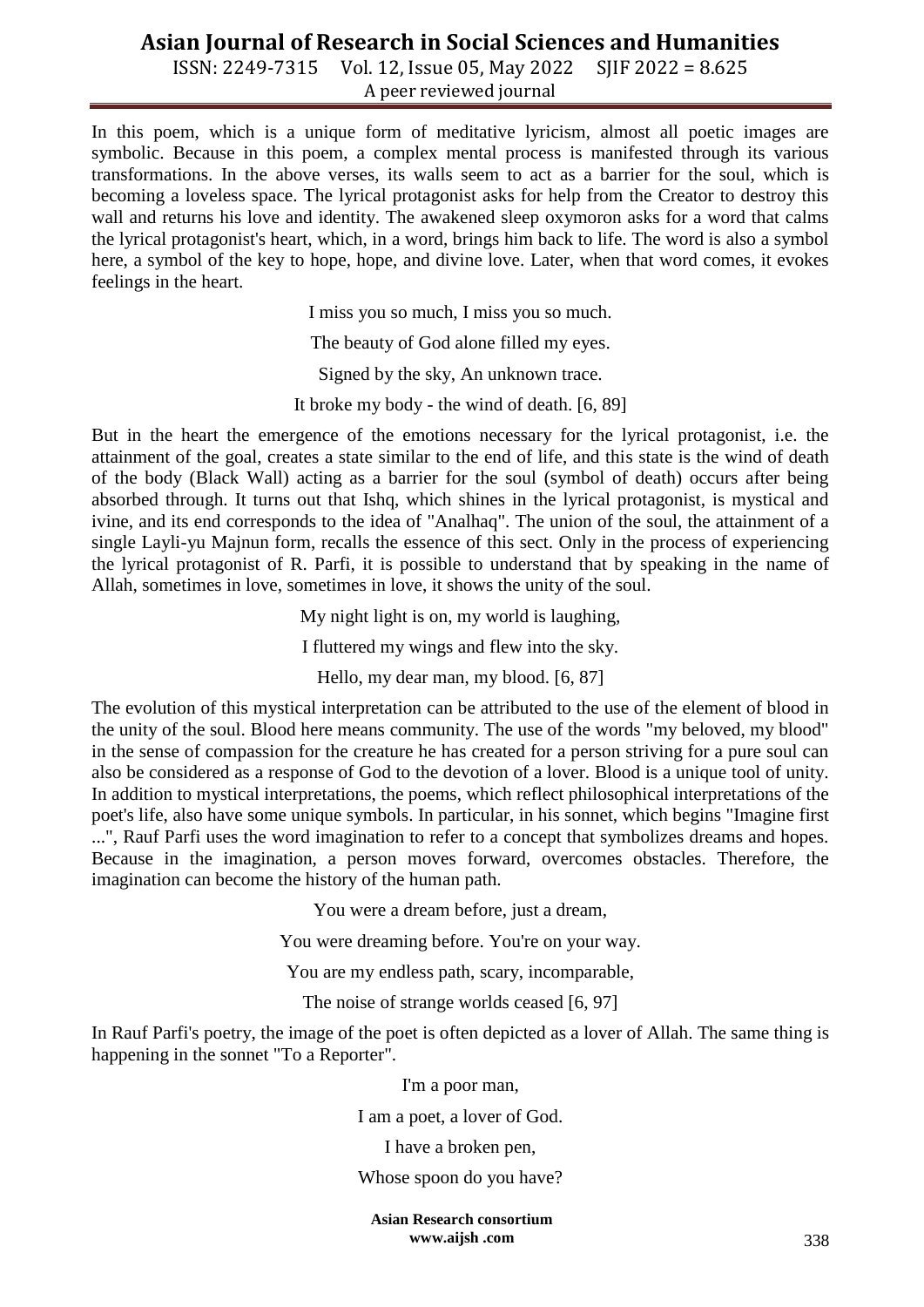ISSN: 2249-7315 Vol. 12, Issue 05, May 2022 SJIF 2022 = 8.625 A peer reviewed journal

My tongue hurts, my tongue hurts,

A song of freedom in the sky of words. [6, 97]

The reason why poets are interpreted as a lover of Allah or a symbol of love can be explained by the fact that they have the ability to feel the emotions that are unique to them, to embrace infinity, to be influential and so on. In the compositional structure of the sonnet genre there is a state of "thesis - antithesis - the development of the thesis - synthesis." Most of Rauf Parfi's sonnets, such as Hamlet, Michelangelo's Love, The Passenger, Without You, and Missing God, consist of three, some four, and five sonnets. It substantiates the general form of "problem - development culmination - solution". Due to the poet's eloquence and artistic-aesthetic nature, it is as if one enters the "world of dreams" in the process of reading poems. "Poetry is a kind of revived dream" [4, 274]. The interpretation of psychics, often in the form of traumatic events, can be likened to a dream come true. "A work of art represents a fully formed aesthetic object or concept that is the result of an aesthetic experiment" [12, 258]. Rauf Parfi's artistic and aesthetic views can be seen in the landscapes of man and his heart, which are his main objects. The anguish and contradictions in the poet's scenes are based more on the discomfort of real human feelings. So, the lyrical protagonist of Rauf Parfi is not indifferent or indifferent to the problems of the world, the concerns of the nation. He has a troubled heart that always lives with the pain of others. That's why he doesn't feel full of personal joy. The melancholy and melancholy tone is always with him.The poet sees the suffering of the nation and the suffering of the people as his destiny, so he says:

Parchin - I remember the wires were broken,

The wires are a line through my eyes. I remember the great ones of the past, Tomb of the Eternal Turkestan [5, 174]

Or:

Like a tree struck by lightning,

I look at the bottomless pit.

I'm looking for Sarson, my heart is full,

Where does that mean loyalty, purity? [6, 62]

such as It hurts to be surrounded by worldly problems. It is sad that a person who is preoccupied with life's worries forgets about faith and spirituality. He tries to warn people, to open his eyes, but in many cases the ineffectiveness of the fight makes the poet even worse.

"Rauf Parfi introduced into poetry such features as the complexity of depicting moods and the color of suffering, the sound of colors, and these features are becoming the main principles of Uzbek poetry today" [8, 315]. Rauf Parfi's poetry has the use of symbols and creativity in the nature of imaginative thinking. In Rauf Parfi's poetry, the poet's highest goal is to see the Turkish nation in solidarity and to hope that every child of the nation will be formed in the process of striving for perfection. As one of the main leaders or responsible people for this goal, he emphasizes the image of the "poet". He hopes that the divine feeling given only to the Shari'ah will be directed to goodness. In short, Rauf Parfi considers himself responsible not only to the nation, but to all of humanity, so he remains a sensitive poet who has made an invaluable contribution to all-Turkish poetry. The poet's poems, which reflect his artistic and aesthetic views, can be studied as examples of creativity of national and universal significance.